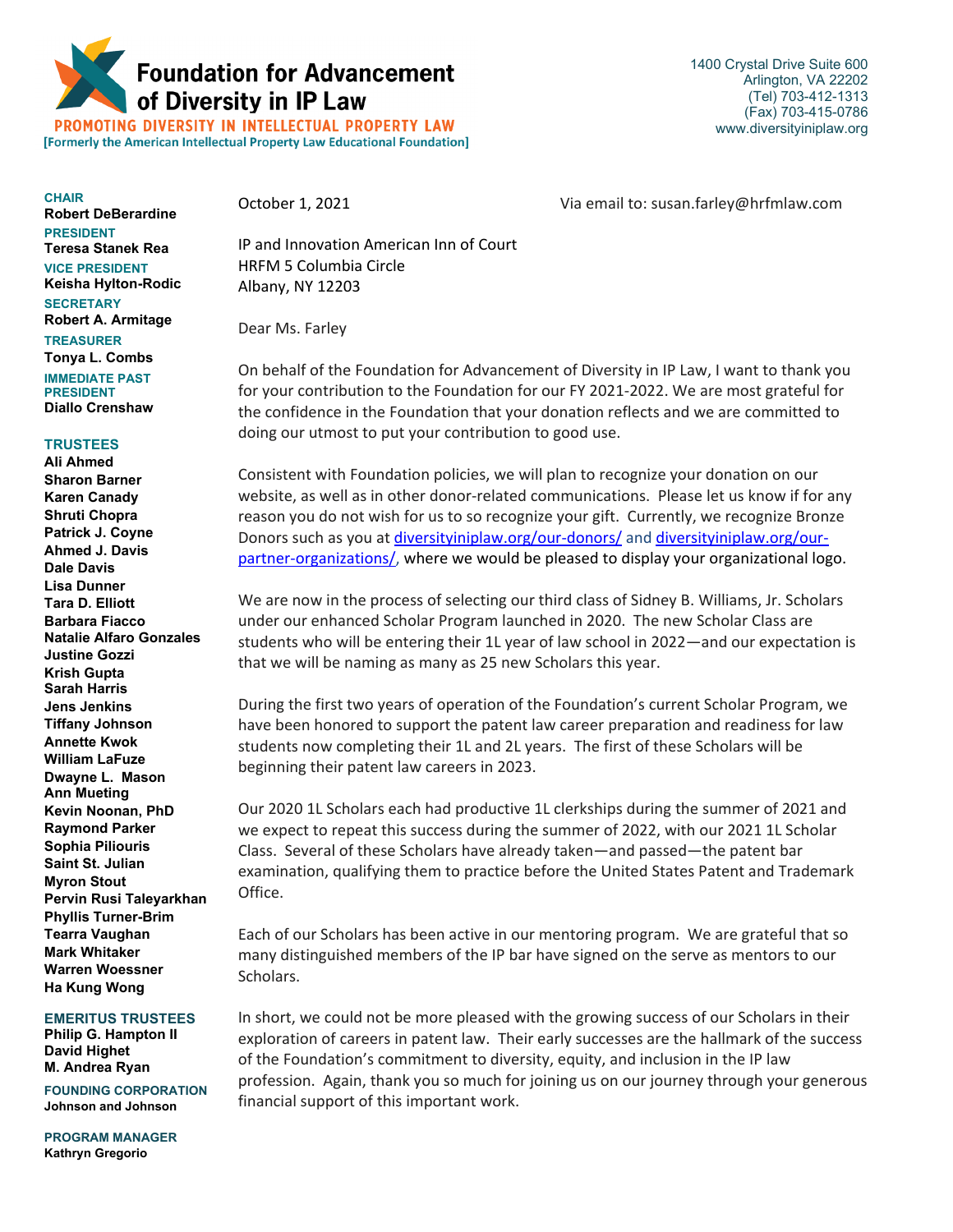

Regards,

1400 Crystal Drive Suite 600 Arlington, VA 22202 (Tel) 703-412-1313 (Fax) 703-415-0786 www.diversityiniplaw.org

¥ BOZ Annitage

Bob Armitage Enc: Receipt